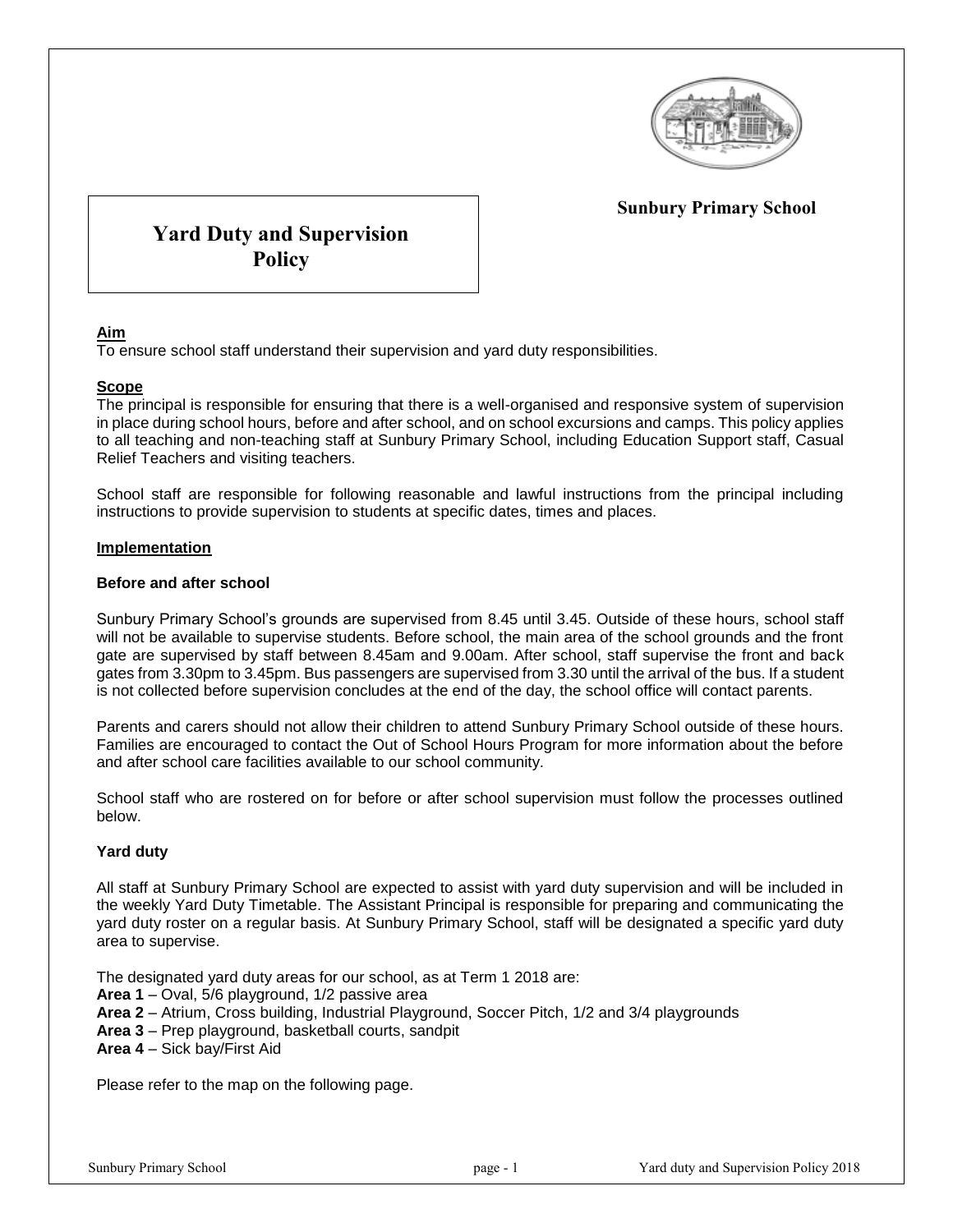

In addition to these areas, Education Support Staff members may be allocated to supervise students with additional needs, if required.

School staff must wear a provided high visibility vest whilst on yard duty. Staff have their own, and spares are stored with the yard duty bags.

Staff who are rostered for yard duty must remain in the designated area until they are replaced by a relieving teacher.

During yard duty, supervising staff must:

- methodically move around the designated zone to ensure adequate coverage of the area
- be alert and vigilant
- intervene immediately if potentially dangerous or inappropriate behaviour is observed in the yard
- enforce behavioural standards and implement appropriate consequences for breaches of safety rules, in accordance with any relevant discipline measures set out in the Student Behaviour Process
- ensure that students who require first aid assistance receive it as soon as practicable, by sending the First Aid card and/or the child up to the First Aid room.
- log any incidents on Compass within 48 hours.